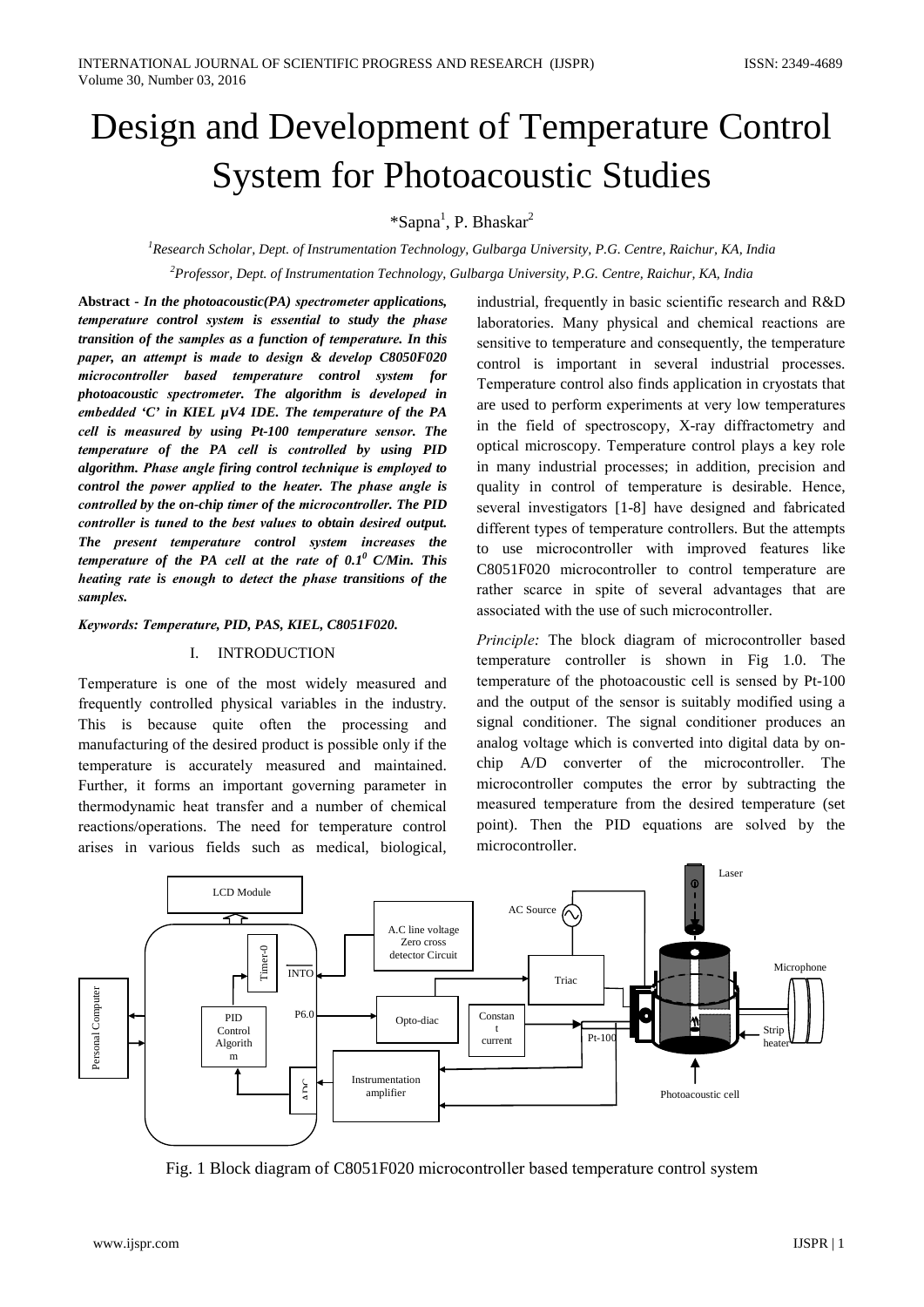The output of control program is a digital data which is used as a count value for the on-chip timer, when the timer interrupt occurs the TRIAC is switched ON through P6.0 and opto-diac. The amount of heat, added to or removed from the strip heater connected to the PA cell is decided by the ON-time of the PWM signal generated by the timer. The process is repeated till the desired temperature is attained. After reaching the desired temperature, the setpoint is linearly incremented by 1° degree, and then above process is repeated. This gives linear increase in temperature of PA cell up to the desired range as specified in the program.

#### II. TEMPERATURE CONTROL SYSTEM

## Hardware features:

The schematic diagram of microcontroller based temperature control system is shown in Fig 2.0 and the photograph of the system designed and fabricated is shown in Fig 2.1. The system consists of the following elements.

- **Temperature Sensor**
- Constant current source
- Instrumentation amplifier
- Microcontroller board
- Zero-crossing detector
- Opto-isolator
- Final control element.  $\blacksquare$

#### 2.1 Temperature sensor

The platinum resistance thermometer is used for the present study to overcome the significant limitations of the conventional transducers such as non-linearity, low output, narrow range etc, Pt-100 operates on the principle of change in electrical resistance of platinum wire as a function of temperature [9-10] it is mechanically and electrically stable. One of the important features of Pt-100 is that the relation between temperature and resistance is linear, the drift error with ageing and usage are negligible.

The relation between temperature and resistance of the platinum wire is given by the following relation

$$
RT = Ro (1 + A T L 4 B T2)
$$
  
Source  

$$
\approx Ro (1 + AT)
$$
 -------- (i)



Fig. 2.0 Complete schematic of microcontroller based temperature control system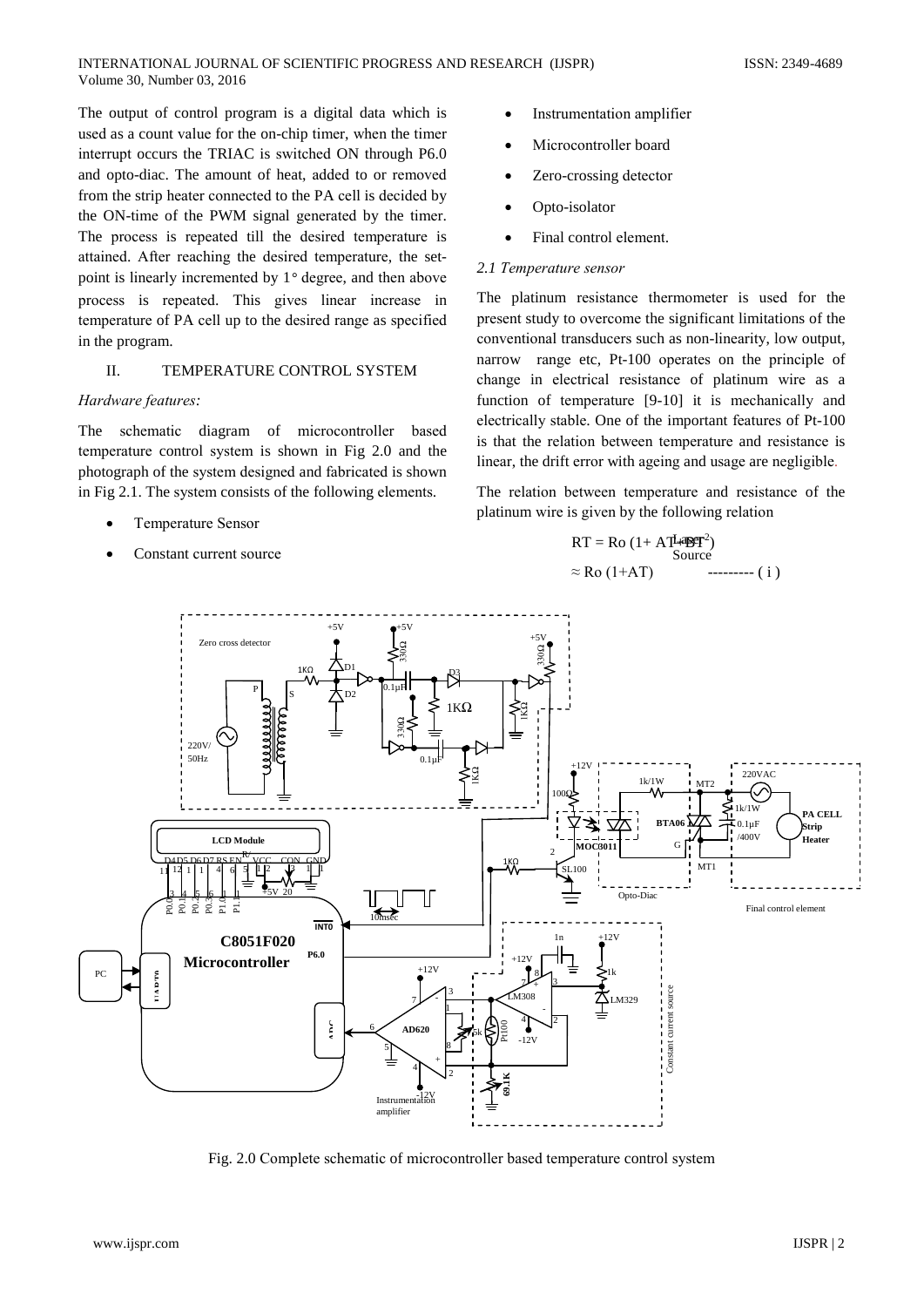

Fig. 2.1 Photograph of microcontroller based temperature control system

where all the second and higher order terms are negligibly small. The platinum resistance transducers are used for temperature measurement in the range of  $-220^{\circ}$  C to  $750^{\circ}$ C and it has a temperature co-efficient of resistance as  $0.0389$  O  $^{0}$ C

$$
R = V/I = 6.9V/100\mu A = 69.0k --- (ii)
$$

# 2.2 Constant current source

The signal conditioning circuit is employed for converting resistance changes of the sensor into voltage changes. A constant current source has been designed using operational amplifier [11]. This will eliminate the leadwire error of Pt-100. A stable voltage sources is constructed using LM329 that gives a constant voltage of 6.9V. This reference voltage is applied to the non-inverting input of op-amp. The Pt-100 acts as a feedback resistance and the resistance R, determines the amount of current flowing through Pt-100. Since the potential difference between input terminals of the operational amplifier is zero. Hence the voltage at the inverting terminal is also equal to 6.9V. Therefore the current flowing through the resistance  $(R_s)$  is equal to  $6.9/R_s$ . Since the input impedance of the amplifier is very high, the current flowing through Pt-100 is equal to the current flowing through resistance  $R_s$ .  $R_s$  can be calculated by the equation  $(ii)$ 

A 100K multi-turn potentiometer is used as  $R_s$  and it is adjusted to the value 69.0K this gives a constant current of

 $100 \mu A$ . The current should be as small as possible to avoid the self heating of the sensor.

# 2.3 Instrumentation Amplifier

When the current passes through the temperature sensor Pt-100, it produces a differential voltage given by the following relation

## $\Delta V = 100\mu A$  \* (Resistance of Pt-100)

The differential voltage output of temperature sensor is very small, hence it has to be amplified so that further processing of signal can be made possible this voltage is amplified through a differential amplifier AD620 of Analog Device [12] make. The AD620 is a low cost, high accuracy instrumentation amplifier that requires only one external resistor to set gain of 1 to 10,000. Further, more AD620 features 8-lead DIP packaging it offers lower power (only 1.3mA max current) making it good fit for battery powered portable (or remote) applications.

## 2.4 C8051F020 microcontroller Board

The microcontroller used for the present study is C8051F020TB from cygnal Integrated products, Inc., Austin, USA. The photograph of C8051F020TB is shown in Fig 3. The microcontroller contains high-speed pipelined 8051-compatible Cip-51 Microcontroller core (up to 25 MIPS), 12-bit 100 Ksps 8-channel ADC, 12-bit DACs with programmable update scheduling, 64k bytes programmable FLASH memory, 4352 bytes of on chip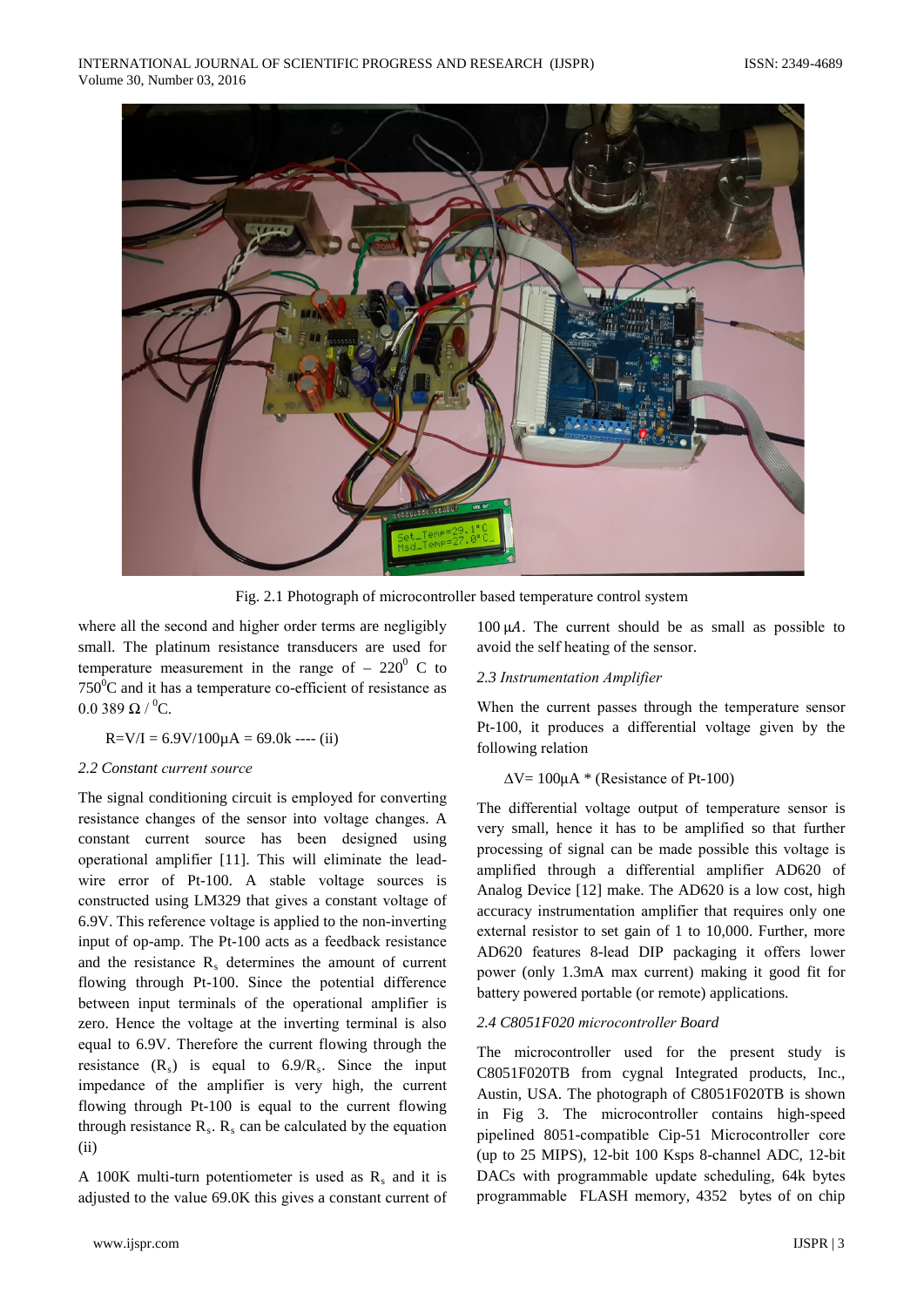RAM, and two UART serial interfaces implemented in hardware, Five general-purpose16-bit timers and 64-Digital port I/O's.



Fig 3. The photograph of C8051F020TB microcontroller board

# 2.5 Zero cross detector

The circuit diagram of zero crossing detector is presented in Fig.2. The 12V transformer followed by the resistor and diodes produces a square wave at the input of an inverter A, which is synchronized with the ac line voltage but restricted to legal TTL levels. The RC and diode networks around the outputs of inverters A and B form positive differentiators. These differentiators produce a positive spike at every zero crossing of the ac mains. The 7405 is an open collector hex inverter provided to assure adequate drive current for the differentiator and the opto-isolator MOC 3010. At each zero crossing of the line, inverter C

pulses and these pulses will interrupt microcontroller. At every interrupt the count from the output of PID is loaded into the on-chip timer-0 of the microcontroller. Then the counter decrements at every clock pulse until the count loaded in the timer-0 overflows at the rate decided by the on-chip clock i.e. 2MHz. This produces the pulse width modulated output to control the triac which in turn controls the power applied to the heater connected to the PA cell.

## 2.6 Opto-isolator

To isolate the AC power from DC powered boards, an opto-isolator MOC3011, of Motorola make is used. The MOC3011 contains LED and an opto-diac. The opto-diac conducts in both the directions of ac cycle and it triggers triac in both positive and negative cycle of ac signal in accordance with PWM signal.

# 2.7 Final control element

The final control element is nothing but an actuator which controls the power or energy supplied to the system to bring the physical parameter to the desired level. In the present study, a triac (BTA06) is used as final control element. Triac can conduct in both directions and is normally used in ac phase control. It can be considered as two SCRs connected in anti-parallel with a common gate connection. Since, triac is a bidirectional device its terminals cannot be designed as anode and cathode hence designated as MT1 and MT2. If terminal MT2 is positive with respect to terminal MT1, the triac can be turned ON by applying a positive gate signal between gate G and terminal MT1. It is not necessary to have both polarities of gate signal and triac be turned ON with either a positive or negative gate signal. Here, the triac acts as a switch. When it is OFF, no power is allowed to pass through it to the load. When it goes ON, the load receives line voltage. This is quite adequate for simple ON or OFF operations.



Fig. 4. PID controller response for ramp input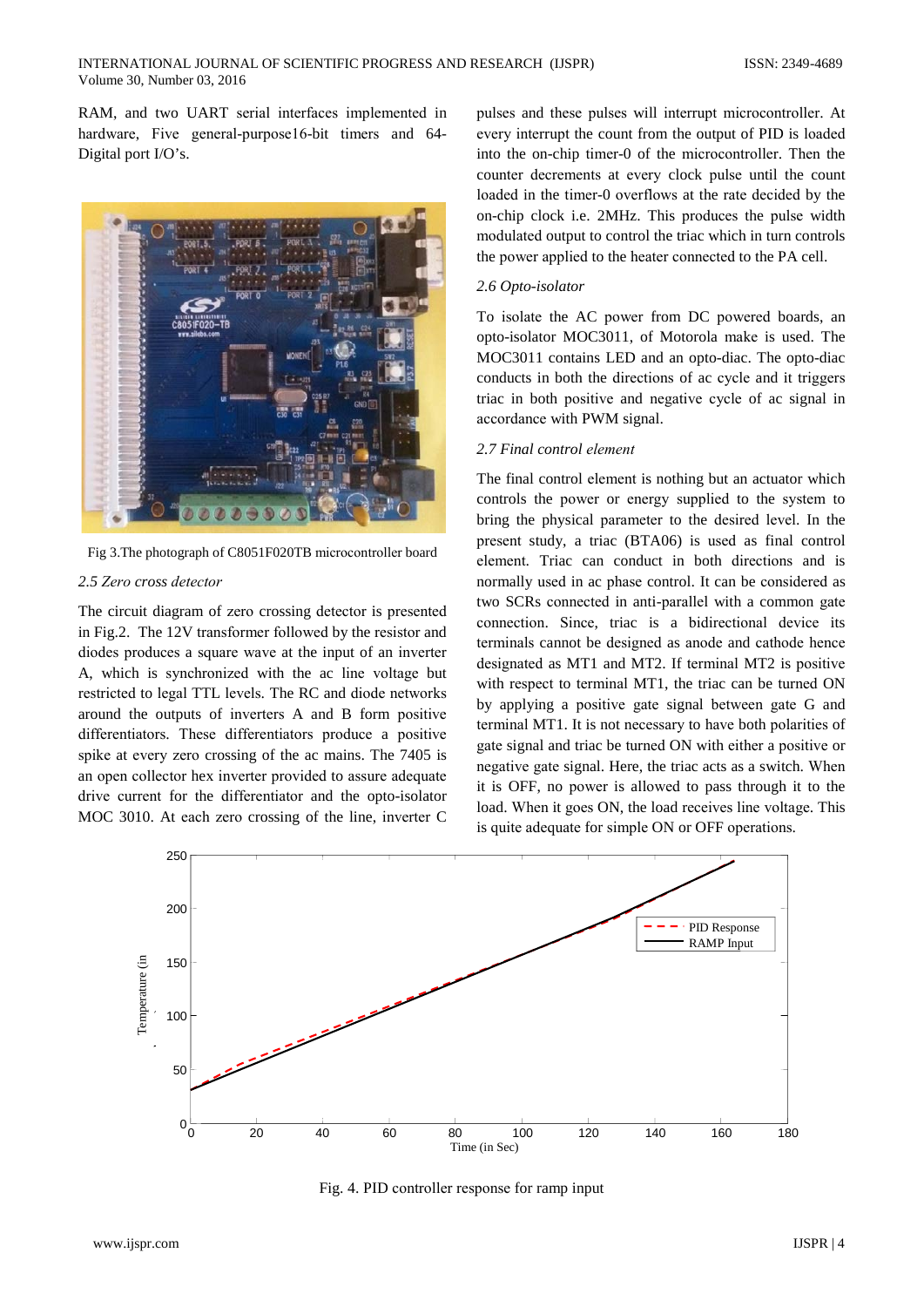But to provide proportional control of power to the load, phase angle firing control technique has been employed. The firing angle is decided by the output of PID controller. With the help of zero cross detector the power applied to the heater (PA cell) is synchronized with line voltage, the timer is used to control the power based on the PID output.

#### $\mathbf{L}$ WORKING OF THE SYSTEM

The temperature of the photoacoustic cell is measured by using Pt-100 temperature sensor. Pt-100 produces change in resistance with change in temperature. This change in resistance is converted into change in voltage by using constant current source. The voltage corresponds to temperature is converted into digital data by the on-chip ADC of C8051F020 microcontroller. The digital data is converted into actual temperature by substituting it in the equation

### Temperature =  $(2.657*voltage)$ -273.0.

Derived from the temperature v/s output voltage graph of Pt-100 ( $y = mx+C$ ). The present temperature of the photoacoustic cell is displayed on the LCD module. The microcontroller compares the actual temperature with the set value and error is calculated. Then error is applied to the PID control algorithm. The control algorithm is implemented by writing embedded 'C' program. The output of the algorithm is fed into on-chip timer-0. The output from P6.0 of the microcontroller is connected to the opto-isolator (MOC 3010) which controls the firing angle of the triac. The firing angle is decided by the count in the timer-0 of the microcontroller which is proportional to the solution of PID equation. The usual method of controlling an alternating voltage (ac mains) is to vary the firing angle of triac. The small count in the timer-0 takes large time to overflow, this produces small conduction angle (and hence small ON-time) and a small output power to the load conversely a large count in the timer-0 will take less time for counter to overflow causing a large conduction angle (large ON time). Hence, larger power is applied to the load. This variation in duty cycle controls the firing angle of the triac and hence an amount of energy supplied to the heater. Thus the later maintains the temperature of the photoacoustic cell at the desired value. The PID temperature controller designed is found to regulate the temperature of the photoacoustic cell with in  $+0.1$  °C.

#### $\Pi$ RESULTS & DISCUSSION

The PID controller is implemented to control the temperature of the photoacoustic (PA) cell to study the amplitude and phase variations in the samples. A ramp input is applied to the PA cell where the temperature is varied from initial room temperature of  $25.00$  °C to final temperature of 250.0 °C with a slope of  $0.1$ °C/Min. The

www.ijspr.com

PID response with respect to ramp input is shown in the Fig. 4. It is quite evident from the graph that, the controller exhibit good tracking response with linear characteristics.

SOFTWARE FEATURES :



Fig. 5 Flowchart of temperature control system